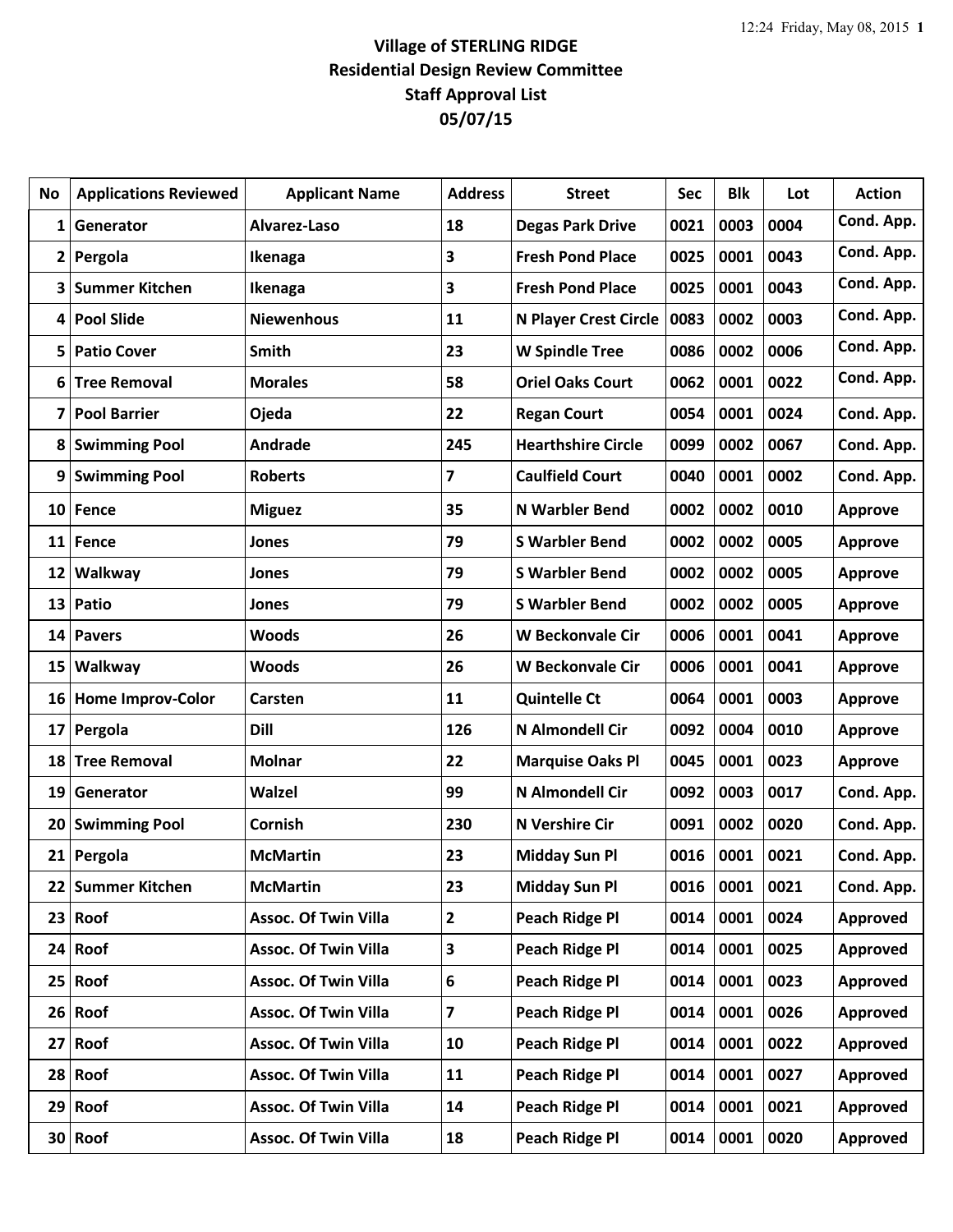| 31 | Roof      | <b>Assoc. Of Twin Villa</b> | 19                      | <b>Peach Ridge Pl</b> | 0014 | 0001 | 0028 | Approved        |
|----|-----------|-----------------------------|-------------------------|-----------------------|------|------|------|-----------------|
|    | 32 Roof   | <b>Assoc. Of Twin Villa</b> | 22                      | <b>Peach Ridge Pl</b> | 0014 | 0001 | 0019 | Approved        |
|    | 33 Roof   | <b>Assoc. Of Twin Villa</b> | 23                      | <b>Peach Ridge Pl</b> | 0014 | 0001 | 0029 | Approved        |
|    | 34 Roof   | <b>Assoc. Of Twin Villa</b> | 31                      | <b>Peach Ridge Pl</b> | 0014 | 0001 | 0030 | Approved        |
|    | 35 Roof   | <b>Assoc. Of Twin Villa</b> | 30                      | <b>Peach Ridge Pl</b> | 0014 | 0001 | 0017 | Approved        |
|    | 36 Roof   | <b>Assoc. Of Twin Villa</b> | 26                      | <b>Peach Ridge Pl</b> | 0014 | 0001 | 0018 | Approved        |
|    | 37 Roof   | <b>Assoc. Of Twin Villa</b> | 34                      | <b>Peach Ridge Pl</b> | 0014 | 0001 | 0016 | Approved        |
|    | 38 Roof   | <b>Assoc. Of Twin Villa</b> | 38                      | Peach Ridge Pl        | 0014 | 0001 | 0015 | Approved        |
|    | 39 Roof   | <b>Assoc. Of Twin Villa</b> | $\overline{\mathbf{3}}$ | <b>Stone Arrow Pl</b> | 0014 | 0003 | 0016 | Approved        |
|    | 40 Roof   | <b>Assoc. Of Twin Villa</b> | 11                      | <b>Stone Arrow Pl</b> | 0014 | 0003 | 0015 | Approved        |
|    | 41 Roof   | <b>Assoc. Of Twin Villa</b> | 15                      | <b>Stone Arrow Pl</b> | 0014 | 0003 | 0014 | Approved        |
| 42 | Roof      | <b>Assoc. Of Twin Villa</b> | 23                      | <b>Stone Arrow Pl</b> | 0014 | 0003 | 0013 | Approved        |
|    | 43 Roof   | <b>Assoc. Of Twin Villa</b> | 27                      | <b>Stone Arrow Pl</b> | 0014 | 0003 | 0012 | Approved        |
|    | 44 Roof   | <b>Assoc. Of Twin Villa</b> | 31                      | <b>Stone Arrow Pl</b> | 0014 | 0003 | 0011 | Approved        |
|    | 45 Roof   | <b>Assoc. Of Twin Villa</b> | 35                      | <b>Stone Arrow Pl</b> | 0014 | 0003 | 0010 | Approved        |
|    | 46 Roof   | <b>Assoc. Of Twin Villa</b> | 34                      | <b>Stone Arrow Pl</b> | 0014 | 0003 | 0009 | Approved        |
| 47 | Roof      | <b>Assoc. Of Twin Villa</b> | 30                      | <b>Stone Arrow Pl</b> | 0014 | 0003 | 0008 | Approved        |
|    | 48 Roof   | <b>Assoc. Of Twin Villa</b> | 26                      | <b>Stone Arrow Pl</b> | 0014 | 0003 | 0007 | Approved        |
| 49 | Roof      | <b>Assoc. Of Twin Villa</b> | 22                      | <b>Stone Arrow Pl</b> | 0014 | 0003 | 0006 | Approved        |
|    | 50 Roof   | <b>Assoc. Of Twin Villa</b> | 18                      | <b>Stone Arrow Pl</b> | 0014 | 0003 | 0005 | Approved        |
|    | 51 Roof   | <b>Assoc. Of Twin Villa</b> | 14                      | <b>Stone Arrow Pl</b> | 0014 | 0003 | 0004 | Approved        |
|    | 52 Roof   | <b>Assoc. Of Twin Villa</b> | 10                      | <b>Stone Arrow Pl</b> | 0014 | 0003 | 0003 | Approved        |
| 53 | Roof      | <b>Assoc. Of Twin Villa</b> | 6                       | <b>Stone Arrow Pl</b> | 0014 | 0003 | 0002 | Approved        |
|    | 54 Roof   | <b>Assoc. Of Twin Villa</b> | $\mathbf{2}$            | <b>Stone Arrow Pl</b> | 0014 | 0003 | 0001 | Approved        |
|    | $55$ Roof | <b>Assoc. Of Twin Villa</b> | 146                     | <b>Ledgestone Pl</b>  | 0014 | 0003 | 0022 | Approved        |
|    | 56 Roof   | <b>Assoc. Of Twin Villa</b> | 142                     | <b>Ledgestone Pl</b>  | 0014 | 0003 | 0021 | Approved        |
|    | 57 Roof   | <b>Assoc. Of Twin Villa</b> | 138                     | <b>Ledgestone Pl</b>  | 0014 | 0003 | 0020 | Approved        |
|    | 58 Roof   | <b>Assoc. Of Twin Villa</b> | 134                     | <b>Ledgestone Pl</b>  | 0014 | 0003 | 0019 | Approved        |
|    | 59 Roof   | <b>Assoc. Of Twin Villa</b> | 130                     | <b>Ledgestone Pl</b>  | 0014 | 0003 | 0018 | Approved        |
| 60 | Roof      | <b>Assoc. Of Twin Villa</b> | 126                     | <b>Ledgestone Pl</b>  | 0014 | 0003 | 0017 | Approved        |
|    | $61$ Roof | <b>Assoc. Of Twin Villa</b> | 3                       | <b>Ledgestone Pl</b>  | 0014 | 0004 | 0018 | <b>Approved</b> |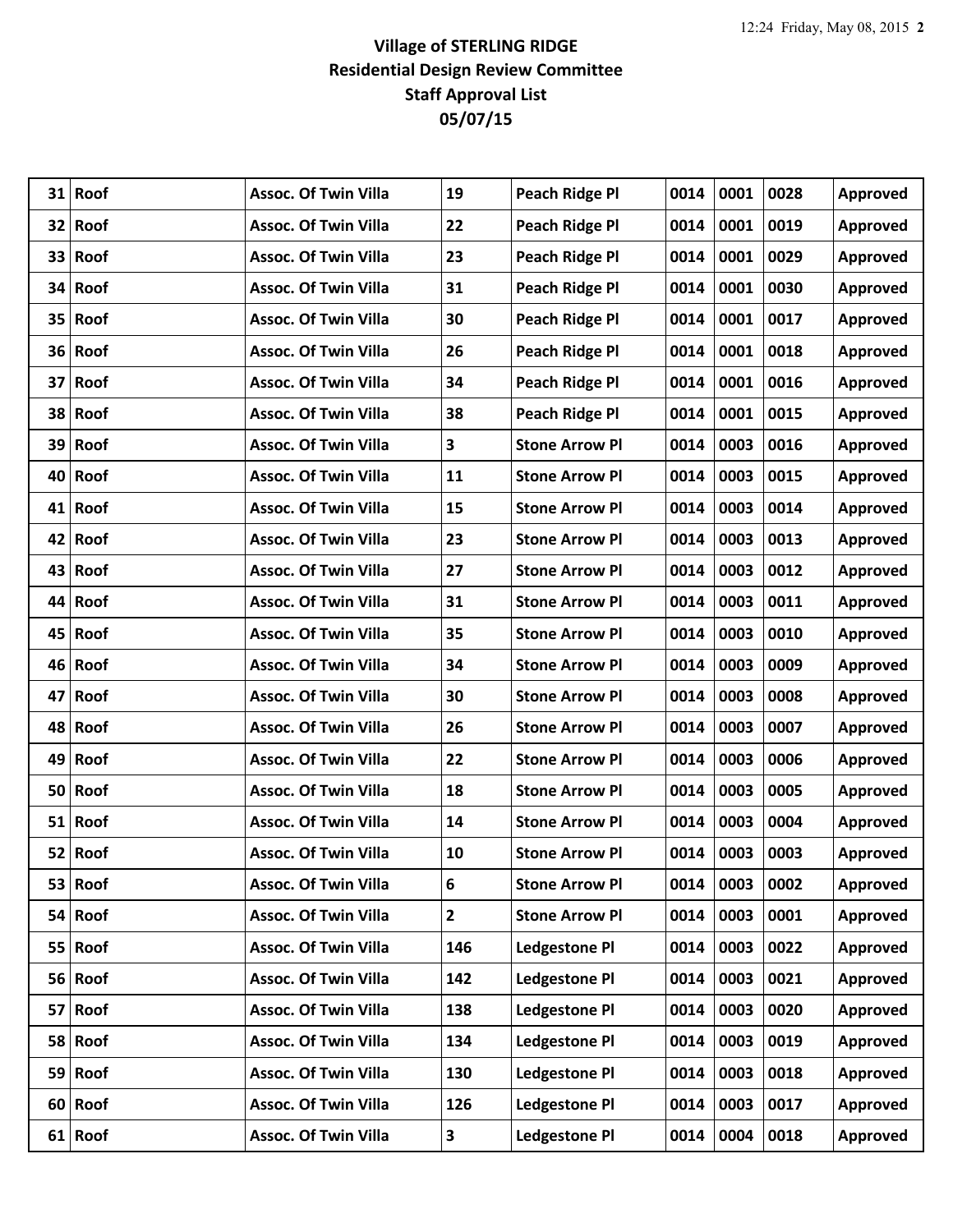| 62 | Roof                | <b>Assoc. Of Twin Villa</b> | 7   | <b>Ledgestone Pl</b>    | 0014 | 0004 | 0017 | Approved |
|----|---------------------|-----------------------------|-----|-------------------------|------|------|------|----------|
|    | 63 Roof             | <b>Assoc. Of Twin Villa</b> | 11  | <b>Ledgestone Pl</b>    | 0014 | 0004 | 0016 | Approved |
| 64 | Roof                | <b>Assoc. Of Twin Villa</b> | 15  | <b>Ledgestone Pl</b>    | 0014 | 0004 | 0015 | Approved |
| 65 | Roof                | <b>Assoc. Of Twin Villa</b> | 19  | <b>Ledgestone Pl</b>    | 0014 | 0004 | 0014 | Approved |
|    | 66 Roof             | <b>Assoc. Of Twin Villa</b> | 23  | <b>Ledgestone Pl</b>    | 0014 | 0004 | 0013 | Approved |
| 67 | Roof                | <b>Assoc. Of Twin Villa</b> | 27  | <b>Ledgestone Pl</b>    | 0014 | 0004 | 0012 | Approved |
|    | 68 Roof             | <b>Assoc. Of Twin Villa</b> | 31  | <b>Ledgestone Pl</b>    | 0014 | 0004 | 0011 | Approved |
| 69 | Roof                | <b>Assoc. Of Twin Villa</b> | 35  | <b>Ledgestone Pl</b>    | 0014 | 0004 | 0010 | Approved |
| 70 | Roof                | <b>Assoc. Of Twin Villa</b> | 39  | <b>Ledgestone Pl</b>    | 0014 | 0004 | 0009 | Approved |
| 71 | Roof                | <b>Assoc. Of Twin Villa</b> | 43  | <b>Ledgestone Pl</b>    | 0014 | 0004 | 0008 | Approved |
|    | 72 Roof             | <b>Assoc. Of Twin Villa</b> | 47  | <b>Ledgestone Pl</b>    | 0014 | 0004 | 0007 | Approved |
| 73 | Roof                | <b>Assoc. Of Twin Villa</b> | 51  | <b>Ledgestone Pl</b>    | 0014 | 0004 | 0006 | Approved |
|    | 74 Roof             | <b>Assoc. Of Twin Villa</b> | 55  | <b>Ledgestone Pl</b>    | 0014 | 0004 | 0005 | Approved |
| 75 | Roof                | <b>Assoc. Of Twin Villa</b> | 59  | <b>Ledgestone Pl</b>    | 0014 | 0004 | 0004 | Approved |
| 76 | Roof                | <b>Assoc. Of Twin Villa</b> | 63  | <b>Ledgestone Pl</b>    | 0014 | 0004 | 0003 | Approved |
| 77 | Roof                | <b>Assoc. Of Twin Villa</b> | 67  | <b>Ledgestone Pl</b>    | 0014 | 0004 | 0002 | Approved |
|    |                     |                             |     |                         |      |      |      |          |
|    | 78 Roof             | <b>Assoc. Of Twin Villa</b> | 71  | <b>Ledgestone Pl</b>    | 0014 | 0004 | 0001 | Approved |
| 79 | <b>Tree Removal</b> | Ammar                       | 158 | <b>Hearthshire Cir</b>  | 0099 | 0001 | 0039 | Approved |
| 80 | <b>Tree Removal</b> | Hedengren                   | 18  | N Queenscliff Cir       | 0013 | 0001 | 0062 | Approved |
| 81 | Roof                | <b>Assoc. Of Twin Villa</b> | 58  | <b>Blue Creek Place</b> | 0014 | 0001 | 0014 | Approved |
|    | 82 Roof             | <b>Assoc. Of Twin Villa</b> | 54  | <b>Blue Creek Place</b> | 0014 | 0001 | 0013 | Approved |
| 83 | Roof                | <b>Assoc. Of Twin Villa</b> | 50  | <b>Blue Creek Place</b> | 0014 | 0001 | 0012 | Approved |
| 84 | Roof                | <b>Assoc. Of Twin Villa</b> | 46  | <b>Blue Creek Place</b> | 0014 | 0001 | 0011 | Approved |
|    | 85 Roof             | <b>Assoc. Of Twin Villa</b> | 42  | <b>Blue Creek Place</b> | 0014 | 0001 | 0010 | Approved |
|    | 86 Roof             | <b>Assoc. Of Twin Villa</b> | 38  | <b>Blue Creek Place</b> | 0014 | 0001 | 0009 | Approved |
|    | 87 Roof             | <b>Assoc. Of Twin Villa</b> | 34  | <b>Blue Creek Place</b> | 0014 | 0001 | 0008 | Approved |
|    | 88 Roof             | <b>Assoc. Of Twin Villa</b> | 30  | <b>Blue Creek Place</b> | 0014 | 0001 | 0007 | Approved |
|    | 89 Roof             | <b>Assoc. Of Twin Villa</b> | 26  | <b>Blue Creek Place</b> | 0014 | 0001 | 0006 | Approved |
|    | 90 Roof             | <b>Assoc. Of Twin Villa</b> | 22  | <b>Blue Creek Place</b> | 0014 | 0001 | 0005 | Approved |
|    | 91 Roof             | <b>Assoc. Of Twin Villa</b> | 18  | <b>Blue Creek Place</b> | 0014 | 0001 | 0004 | Approved |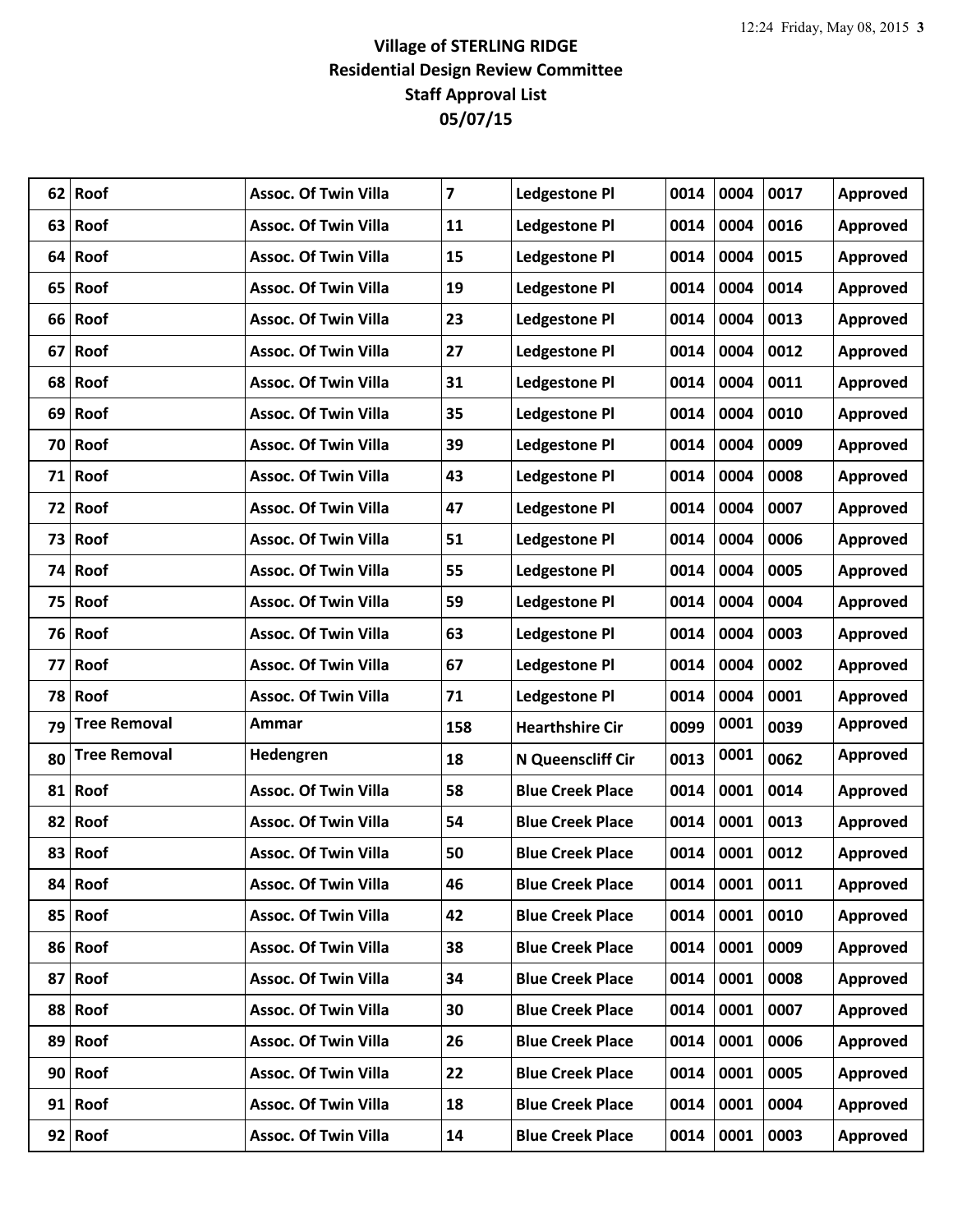| 93  | Roof                  | <b>Assoc. Of Twin Villa</b> | 10                      | <b>Blue Creek Place</b>   | 0014 | 0001 | 0002 | <b>Approved</b> |
|-----|-----------------------|-----------------------------|-------------------------|---------------------------|------|------|------|-----------------|
|     | 94 Roof               | <b>Assoc. Of Twin Villa</b> | 6                       | <b>Blue Creek Place</b>   | 0014 | 0001 | 0001 | Approved        |
|     | 95 Roof               | <b>Assoc. Of Twin Villa</b> | $\overline{2}$          | <b>Scenic Brook Court</b> | 0014 | 0002 | 0034 | Approved        |
|     | 96 Roof               | <b>Assoc. Of Twin Villa</b> | 6                       | <b>Scenic Brook Court</b> | 0014 | 0001 | 0033 | Approved        |
|     | 97 Roof               | <b>Assoc. Of Twin Villa</b> | 10                      | <b>Scenic Brook Court</b> | 0014 | 0001 | 0032 | Approved        |
| 98  | Roof                  | <b>Assoc. Of Twin Villa</b> | 14                      | <b>Scenic Brook Court</b> | 0014 | 0001 | 0031 | Approved        |
|     | 99 Roof               | <b>Assoc. Of Twin Villa</b> | 18                      | <b>Scenic Brook Court</b> | 0014 | 0001 | 0030 | Approved        |
|     | $100$ Roof            | <b>Assoc. Of Twin Villa</b> | 22                      | <b>Scenic Brook Court</b> | 0014 | 0001 | 0029 | Approved        |
|     | $101$ Roof            | <b>Assoc. Of Twin Villa</b> | 23                      | <b>Scenic Brook Court</b> | 0014 | 0001 | 0028 | Approved        |
|     | $102$ Roof            | <b>Assoc. Of Twin Villa</b> | 19                      | <b>Scenic Brook Court</b> | 0014 | 0001 | 0027 | Approved        |
|     | $103$ Roof            | <b>Assoc. Of Twin Villa</b> | 15                      | <b>Scenic Brook Court</b> | 0014 | 0001 | 0026 | Approved        |
|     | $104$ Roof            | <b>Assoc. Of Twin Villa</b> | 11                      | <b>Scenic Brook Court</b> | 0014 | 0001 | 0025 | Approved        |
|     | $105$ Roof            | <b>Assoc. Of Twin Villa</b> | $\overline{\mathbf{z}}$ | <b>Scenic Brook Court</b> | 0014 | 0001 | 0024 | Approved        |
|     | $106$ Roof            | <b>Assoc. Of Twin Villa</b> | 3                       | <b>Scenic Brook Court</b> | 0014 | 0001 | 0023 | Approved        |
| 107 | <b>Swimming Pool</b>  | <b>Keene</b>                | 15                      | <b>Mercutio Ct</b>        | 0054 | 0001 | 0005 | Cond. App.      |
| 108 | <b>Patio Cover</b>    | Keene                       | 15                      | <b>Mercutio Ct</b>        | 0054 | 0001 | 0005 | Cond. App.      |
| 109 | <b>Summer Kitchen</b> | <b>Keene</b>                | 15                      | <b>Mercutio Ct</b>        | 0054 | 0001 | 0005 | Cond. App.      |
| 110 | <b>Firepit</b>        | <b>Keene</b>                | 15                      | <b>Mercutio Ct</b>        | 0054 | 0001 | 0005 | Cond. App.      |
| 111 | Pergola               | <b>Keene</b>                | 15                      | <b>Mercutio Ct</b>        | 0054 | 0001 | 0005 | Cond. App.      |
|     | 112 Roof              | <b>Assoc. Of Twin Villa</b> | 91                      | <b>Blue Creek Court</b>   | 0014 | 0002 | 0022 | Approved        |
|     | $113$ Roof            | <b>Assoc. Of Twin Villa</b> | 87                      | <b>Blue Creek Court</b>   | 0014 | 0002 | 0021 | Approved        |
|     | $114$ Roof            | <b>Assoc. Of Twin Villa</b> | 83                      | <b>Blue Creek Court</b>   | 0014 | 0002 | 0020 | Approved        |
|     | $115$ Roof            | <b>Assoc. Of Twin Villa</b> | 79                      | <b>Blue Creek Court</b>   | 0014 | 0002 | 0019 | Approved        |
|     | $116$ Roof            | <b>Assoc. Of Twin Villa</b> | 75                      | <b>Blue Creek Court</b>   | 0014 | 0002 | 0018 | Approved        |
|     | $117$ Roof            | <b>Assoc. Of Twin Villa</b> | 71                      | <b>Blue Creek Court</b>   | 0014 | 0002 | 0017 | Approved        |
|     | $118$ Roof            | <b>Assoc. Of Twin Villa</b> | 67                      | <b>Blue Creek Court</b>   | 0014 | 0002 | 0016 | Approved        |
|     | $119$ Roof            | <b>Assoc. Of Twin Villa</b> | 63                      | <b>Blue Creek Court</b>   | 0014 | 0002 | 0015 | Approved        |
|     | $120$ Roof            | <b>Assoc. Of Twin Villa</b> | 59                      | <b>Blue Creek Court</b>   | 0014 | 0002 | 0014 | Approved        |
|     | $121$ Roof            | <b>Assoc. Of Twin Villa</b> | 55                      | <b>Blue Creek Court</b>   | 0014 | 0002 | 0013 | Approved        |
|     | $122$ Roof            | <b>Assoc. Of Twin Villa</b> | 47                      | <b>Blue Creek Court</b>   | 0014 | 0002 | 0012 | Approved        |
|     | $123$ Roof            | <b>Assoc. Of Twin Villa</b> | 43                      | <b>Blue Creek Court</b>   | 0014 | 0002 | 0011 | Approved        |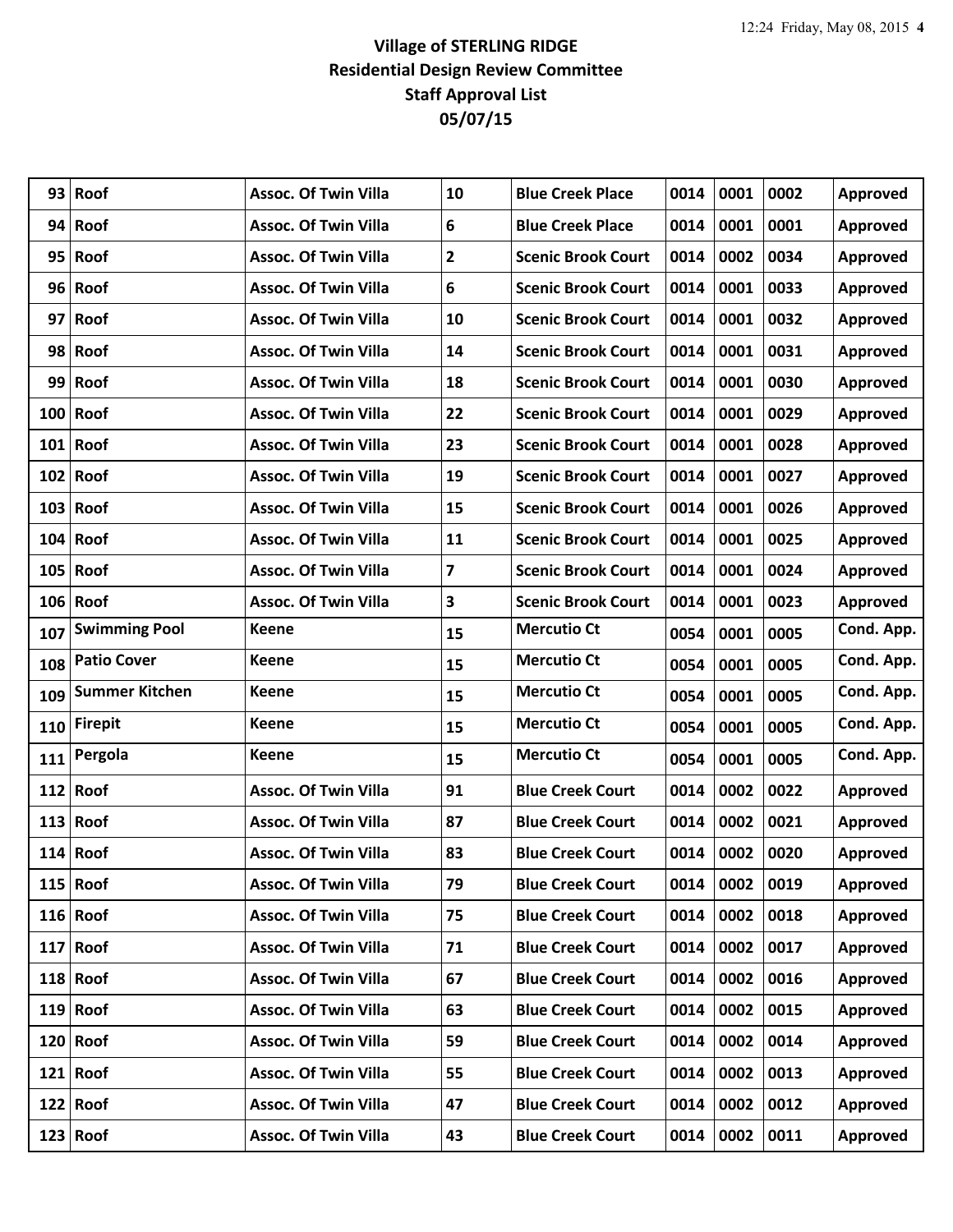|     | $124$ Roof | <b>Assoc. Of Twin Villa</b> | 39  | <b>Blue Creek Court</b> | 0014 | 0002 | 0010 | Approved        |
|-----|------------|-----------------------------|-----|-------------------------|------|------|------|-----------------|
| 125 | Roof       | <b>Assoc. Of Twin Villa</b> | 35  | <b>Blue Creek Court</b> | 0014 | 0002 | 0009 | Approved        |
| 126 | Roof       | <b>Assoc. Of Twin Villa</b> | 31  | <b>Blue Creek Court</b> | 0014 | 0002 | 0008 | Approved        |
| 127 | Roof       | <b>Assoc. Of Twin Villa</b> | 27  | <b>Blue Creek Court</b> | 0014 | 0002 | 0007 | Approved        |
|     | $128$ Roof | <b>Assoc. Of Twin Villa</b> | 23  | <b>Blue Creek Court</b> | 0014 | 0002 | 0006 | Approved        |
| 129 | Roof       | <b>Assoc. Of Twin Villa</b> | 19  | <b>Blue Creek Court</b> | 0014 | 0002 | 0005 | Approved        |
|     | $130$ Roof | <b>Assoc. Of Twin Villa</b> | 15  | <b>Blue Creek Court</b> | 0014 | 0002 | 0004 | Approved        |
|     | $131$ Roof | <b>Assoc. Of Twin Villa</b> | 11  | <b>Blue Creek Court</b> | 0014 | 0002 | 0003 | Approved        |
| 132 | Roof       | <b>Assoc. Of Twin Villa</b> | 07  | <b>Blue Creek Court</b> | 0014 | 0002 | 0002 | Approved        |
|     | $133$ Roof | <b>Assoc. Of Twin Villa</b> | 03  | <b>Blue Creek Court</b> | 0014 | 0002 | 0001 | Approved        |
|     | $134$ Roof | <b>Assoc. Of Twin Villa</b> | 87  | <b>Ledgestone Place</b> | 0014 | 0003 | 0042 | Approved        |
| 135 | Roof       | <b>Assoc. Of Twin Villa</b> | 91  | <b>Ledgestone Place</b> | 0014 | 0003 | 0041 | Approved        |
|     | 136 Roof   | <b>Assoc. Of Twin Villa</b> | 95  | <b>Ledgestone Place</b> | 0014 | 0003 | 0040 | Approved        |
| 137 | Roof       | <b>Assoc. Of Twin Villa</b> | 99  | <b>Ledgestone Place</b> | 0014 | 0003 | 0039 | Approved        |
| 138 | Roof       | <b>Assoc. Of Twin Villa</b> | 103 | <b>Ledgestone Place</b> | 0014 | 0003 | 0038 | Approved        |
|     | $139$ Roof | <b>Assoc. Of Twin Villa</b> | 107 | <b>Ledgestone Place</b> | 0014 | 0003 | 0037 | Approved        |
| 140 | Roof       | <b>Assoc. Of Twin Villa</b> | 111 | <b>Ledgestone Place</b> | 0014 | 0003 | 0036 | Approved        |
|     | $141$ Roof | <b>Assoc. Of Twin Villa</b> | 115 | <b>Ledgestone Place</b> | 0014 | 0003 | 0035 | Approved        |
| 142 | Roof       | <b>Assoc. Of Twin Villa</b> | 119 | <b>Ledgestone Place</b> | 0014 | 0003 | 0034 | Approved        |
| 143 | Roof       | <b>Assoc. Of Twin Villa</b> | 123 | <b>Ledgestone Place</b> | 0014 | 0003 | 0033 | Approved        |
|     | $144$ Roof | <b>Assoc. Of Twin Villa</b> | 127 | <b>Ledgestone Place</b> | 0014 | 0003 | 0032 | Approved        |
| 145 | Roof       | <b>Assoc. Of Twin Villa</b> | 131 | <b>Ledgestone Place</b> | 0014 | 0003 | 0031 | Approved        |
|     | $146$ Roof | <b>Assoc. Of Twin Villa</b> | 135 | <b>Ledgestone Place</b> | 0014 | 0003 | 0030 | Approved        |
|     | $147$ Roof | <b>Assoc. Of Twin Villa</b> | 139 | <b>Ledgestone Place</b> | 0014 | 0003 | 0029 | Approved        |
|     | $148$ Roof | <b>Assoc. Of Twin Villa</b> | 143 | <b>Ledgestone Place</b> | 0014 | 0003 | 0028 | Approved        |
| 149 | Roof       | <b>Assoc. Of Twin Villa</b> | 147 | <b>Ledgestone Place</b> | 0014 | 0003 | 0027 | Approved        |
|     | $150$ Roof | <b>Assoc. Of Twin Villa</b> | 151 | <b>Ledgestone Place</b> | 0014 | 0003 | 0026 | Approved        |
|     | $151$ Roof | <b>Assoc. Of Twin Villa</b> | 155 | <b>Ledgestone Place</b> | 0014 | 0003 | 0025 | Approved        |
|     | $152$ Roof | <b>Assoc. Of Twin Villa</b> | 159 | <b>Ledgestone Place</b> | 0014 | 0003 | 0024 | Approved        |
|     | $153$ Roof | <b>Assoc. Of Twin Villa</b> | 163 | <b>Ledgestone Place</b> | 0014 | 0003 | 0023 | Approved        |
|     | $154$ Roof | <b>Assoc. Of Twin Villa</b> | 34  | <b>Ledgestone Place</b> | 0014 | 0002 | 0040 | <b>Approved</b> |